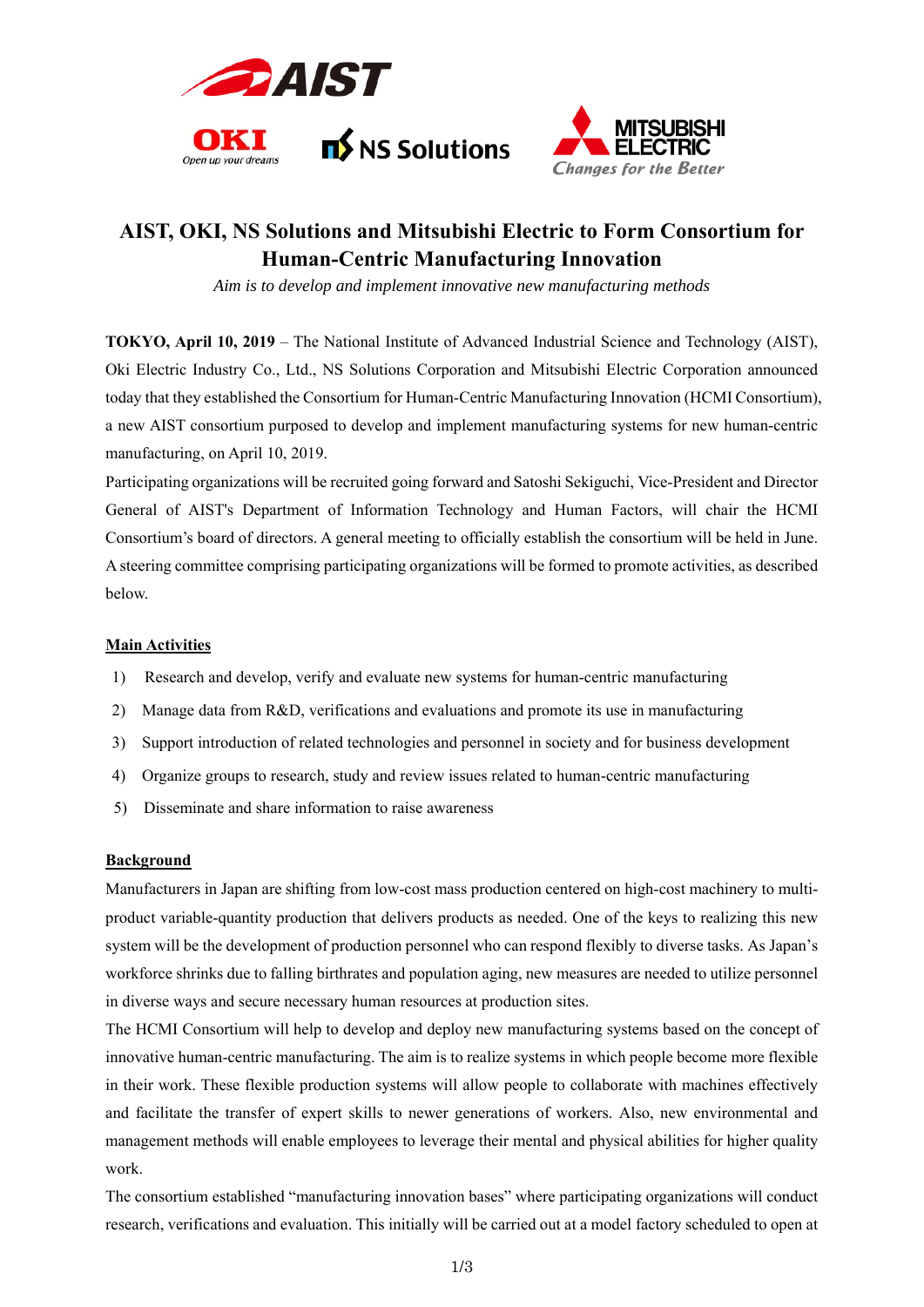the AIST Tokyo Waterfront's Cyber-physical Systems Research Building. Model bases will be established regionally thereafter. The HCMI Consortium, as the operator of these bases, will support activities aimed at establishing new manufacturing systems as well as raise awareness and support the commercialization of these new methods.

## **Inquiries**

#### *Media Inquiries*

Public Relations Division Mitsubishi Electric Corporation prd.gnews@nk.MitsubishiElectric.co.jp www.MitsubishiElectric.com/news/

###

## **About AIST**

The National Institute of Advanced Industrial Science and Technology (AIST), one of the largest public research organizations in Japan, focuses on the creation and practical realization of technologies useful to Japanese industry and society, and on "bridging" the gap between innovative technological seeds and commercialization. For this, AIST is organized into 5 departments and 2 centers that bring together core technologies to exert its comprehensive strength. AIST, as a core and pioneering existence of the national innovation system, has about 2000 researchers doing research and development at 10 research bases across the country, based on the national strategies formulated with the changing environment involving innovation in mind. AIST is also actively building a global network by, for example, signing memorandums of understanding for comprehensive research cooperation (MOUs) with 30 major research institutes around the world.

AIST endeavors to achieve a rich and eco-friendly society through "Green Technology," healthy and safe living through "Life Technology," and a super smart society through "Information Technology," with the hope of building a sustainable society.

# **About OKI Electric Industry (OKI)**

Founded in 1881, OKI Electric Industry (TOKYO:6703) is Japan's leading telecommunications manufacturer in the Info-telecom field. Headquartered in Tokyo, Japan, OKI provides top-quality products, technologies, and solutions to customers through its info-telecom systems and printer operations. Its various business divisions function synergistically to bring to market exciting new products and technologies that meet a wide range of customer needs in various sectors. Visit OKI's global website at https://www.oki.com/.

## **About NS Solutions Corporation**

Nippon Steel Corporation launched "System Solutions" in 1986, building on the system technologies it had accumulated through many years of operation in the steelmaking business, in which the company boasts the world's top-class technological capability. Since then, the company has reinforced the infrastructure for this business. In April 2001, Nippon Steel Corporation undertook a business merger between its "Electronics and Information Systems Division" and "Nippon Steel Information & Communication Systems Inc." and established a new company, NS Solutions Corporation [NSSOL] (TOKYO: 2327).